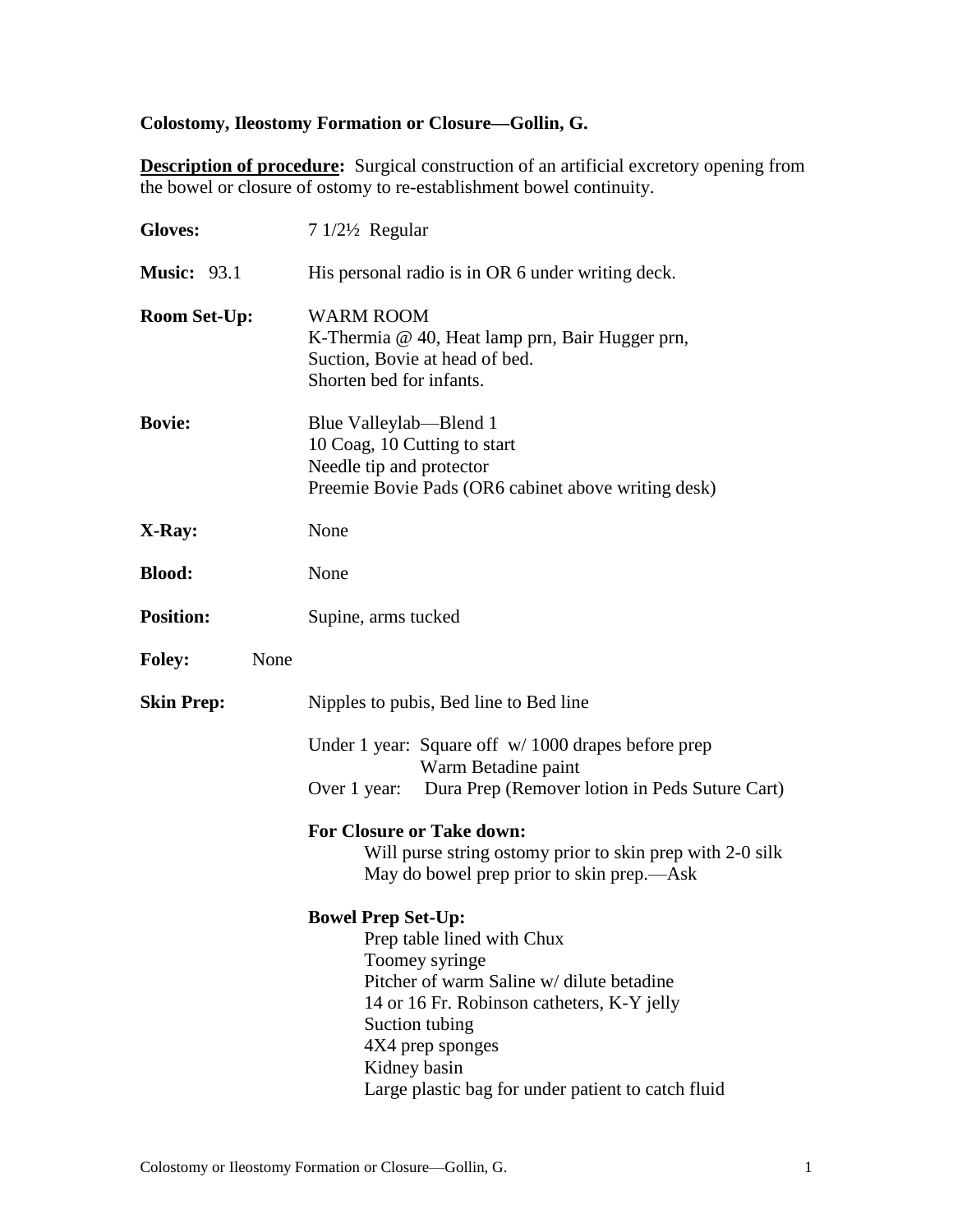# **Draping:** Paper "Sticky drapes" X4 Peds laparotomy drape

# **Special Equipment, Instruments and Supplies:**

Peds Suture Carousel Autosuture cart outside room Pediatric Laparotomy Tray GIA stapler and re-load for colostomy takedown

**Drugs:** Dilute betadine for bowel irrigation –Ask 0.25% Marcaine available—not usually used

#### **Sutures:**

#### **Infant:**

| <b>Usage</b>          | Type         | <b>Needle</b> | Code# | Quantity |
|-----------------------|--------------|---------------|-------|----------|
| <b>Ties</b>           | 4-0 Vicryl   | None          | J903T |          |
| Anastomosis           | 5-0 PDS      | $RB-1$        | Z320H | 4+       |
| (interrupts stitches) |              |               |       |          |
| Peritoneum            | 3-0 PDS      | $RB-1$        | Z305H |          |
| (And) Peritoneum      | 3-0 PDS      | <b>SH</b>     | Z316H |          |
| Skin                  | 5-0 Monocryl | $PC-1$        | Y834G |          |
|                       |              |               |       |          |

#### **Child:**

| <b>Usage</b>          | <b>Type</b>  | <b>Needle</b> | Code# | Quantity |
|-----------------------|--------------|---------------|-------|----------|
| <b>Ties</b>           | 3-0 Vicryl   | None          | J904T |          |
| Anastomosis           | 4-0 PDS      | $RB-1$        | Z304H | 4+       |
| (interrupts stitches) |              |               |       |          |
| Peritoneum            | $2-0$ PDS    | <b>SH</b>     | Z317H |          |
| (And) Peritoneum      | 3-0 PDS      | <b>SH</b>     | Z316H |          |
| Skin                  | 4-0 Monocryl | $PS-2$        | Y496G |          |
|                       |              |               |       |          |

**Dressings:** Mastisol, Steri-Strips (do not cut) Tegaderm (NO OPSITE)

**Specimens:** Bowel or other tissue removed

**Disposition of Patient:** PACU or ICU

#### **Tips for Circulators:**

For Older children, may do overhead irrigation. (Rare) Have TUR tubing, 1 liter Saline bottle with splash of betadine in it, and 18 Fr. Robinson catheter.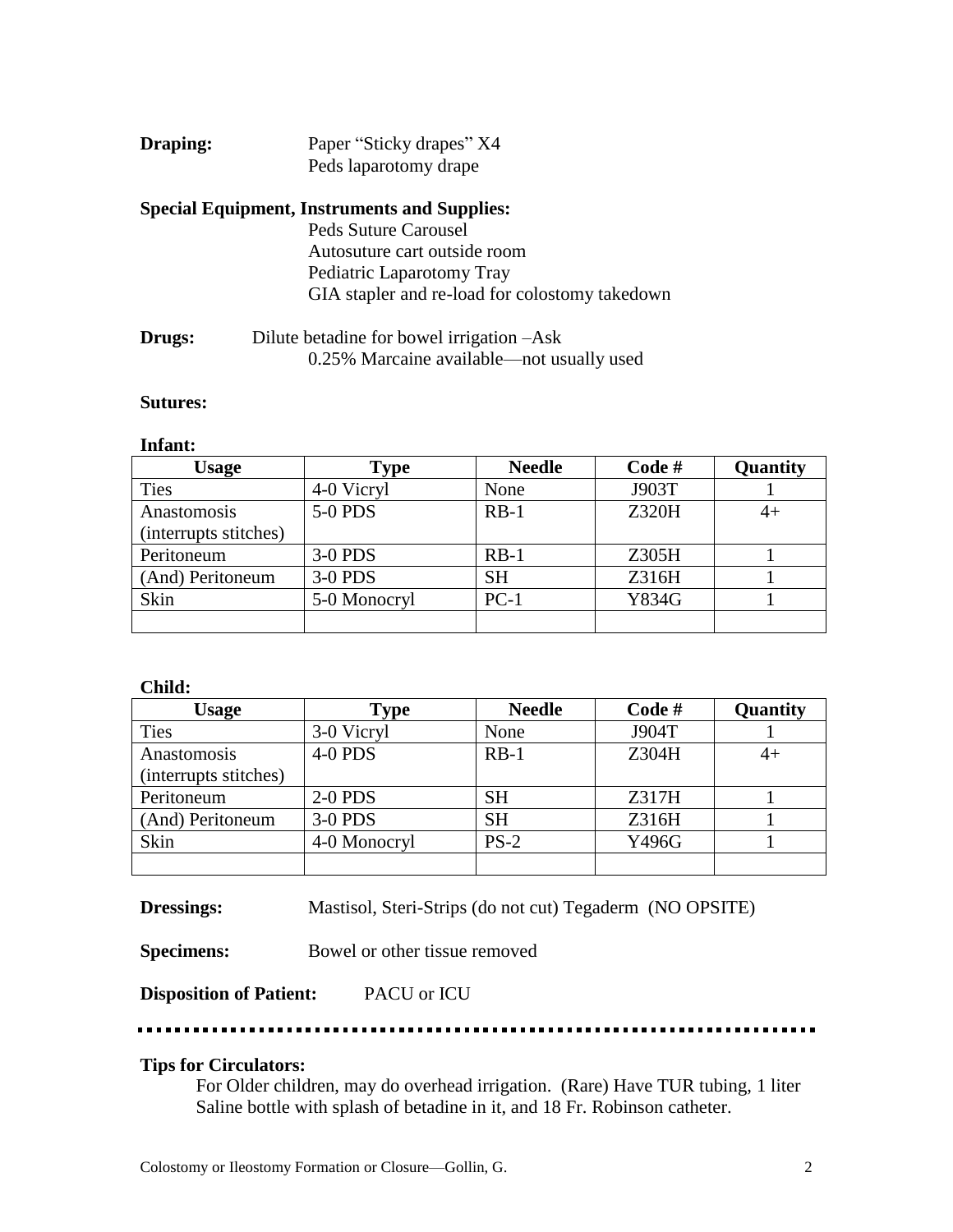Neonate colostomy bags are kept in OR 6 under writing deck. Stocked in CS.

Have tall lifts available for assistants. Maxon and PDS are interchangeable.

#### **Tips for Scrubs:**

Does one layer abdominal closure plus skin.

# **Special Notes:**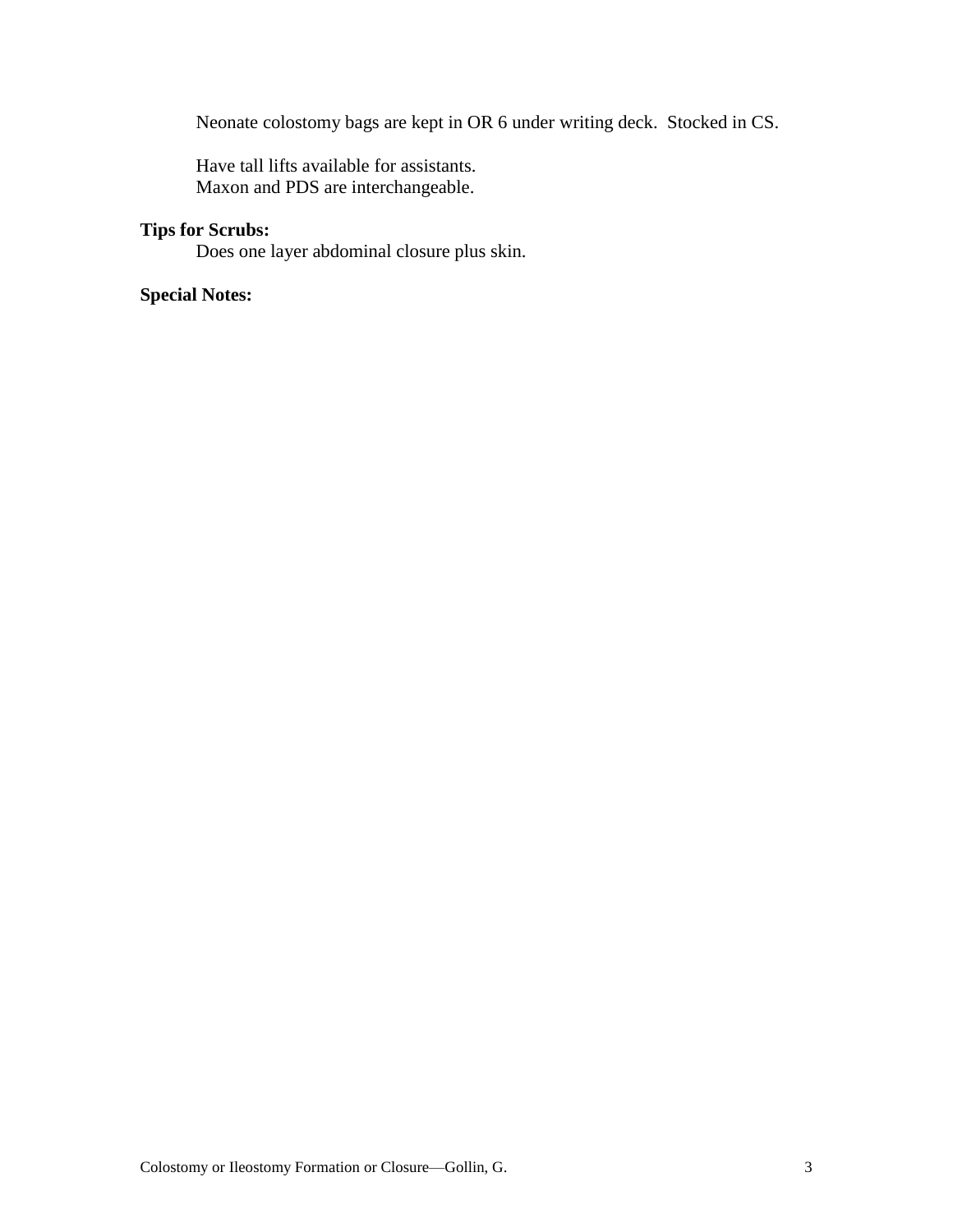| <b>Sterile Supplies:</b> |                             |              |
|--------------------------|-----------------------------|--------------|
| 1600367                  | Bovie pencil                |              |
| 1600375                  | Needle tip                  |              |
| 5348                     | Bovie tip protector         |              |
| 1603070                  | Bovie extension             |              |
| 1602159                  | Bovie scratch pad           |              |
| 1600745                  | Suction tubing              | 1            |
| 1603117                  | Marking Pen                 |              |
| 1604060                  | 10cc syringe                |              |
|                          | 5 cc syringe                |              |
|                          | 27 Ga. Needle               |              |
| 1603137                  | Pediatric Lap Sponges       |              |
| 1605535                  | Lap sponges                 |              |
| 1603270                  | Sterile lube packet         | 1            |
| 1603920                  | Toomey syringe              |              |
| 1601716                  | Red Robinson 14 Ga.         |              |
| 1601736                  | Red Robinson 16 Ga.         |              |
| 1601580                  | Colostomy bag               |              |
| 1600160                  | Urinemeter                  |              |
|                          | 6 Fr. Foley                 |              |
|                          | 8 Fr. Foley                 | $\mathbf{1}$ |
| 1601213                  | Gloves, reg. $7\frac{1}{2}$ | 3            |
|                          |                             |              |
|                          |                             |              |

# Sterile Drapes and Linens:

| 1602536 | Peds pack               |  |
|---------|-------------------------|--|
| 1005    | Sterile blue towels     |  |
|         | XX Lg. gown             |  |
| 1602221 | X Lg. gown              |  |
| 1601881 | Lg. gown                |  |
| 1601721 | Mayo Stand cover        |  |
| 1603027 | <b>Back Table cover</b> |  |
| 1600143 | 1000 drapes             |  |
|         |                         |  |
|         |                         |  |

# Dressings:

| 1601021 | Steri strips $\frac{1}{2}$ " |  |
|---------|------------------------------|--|
|         | Lg. Tegaderm                 |  |
|         | Xeroform 1X8                 |  |
|         |                              |  |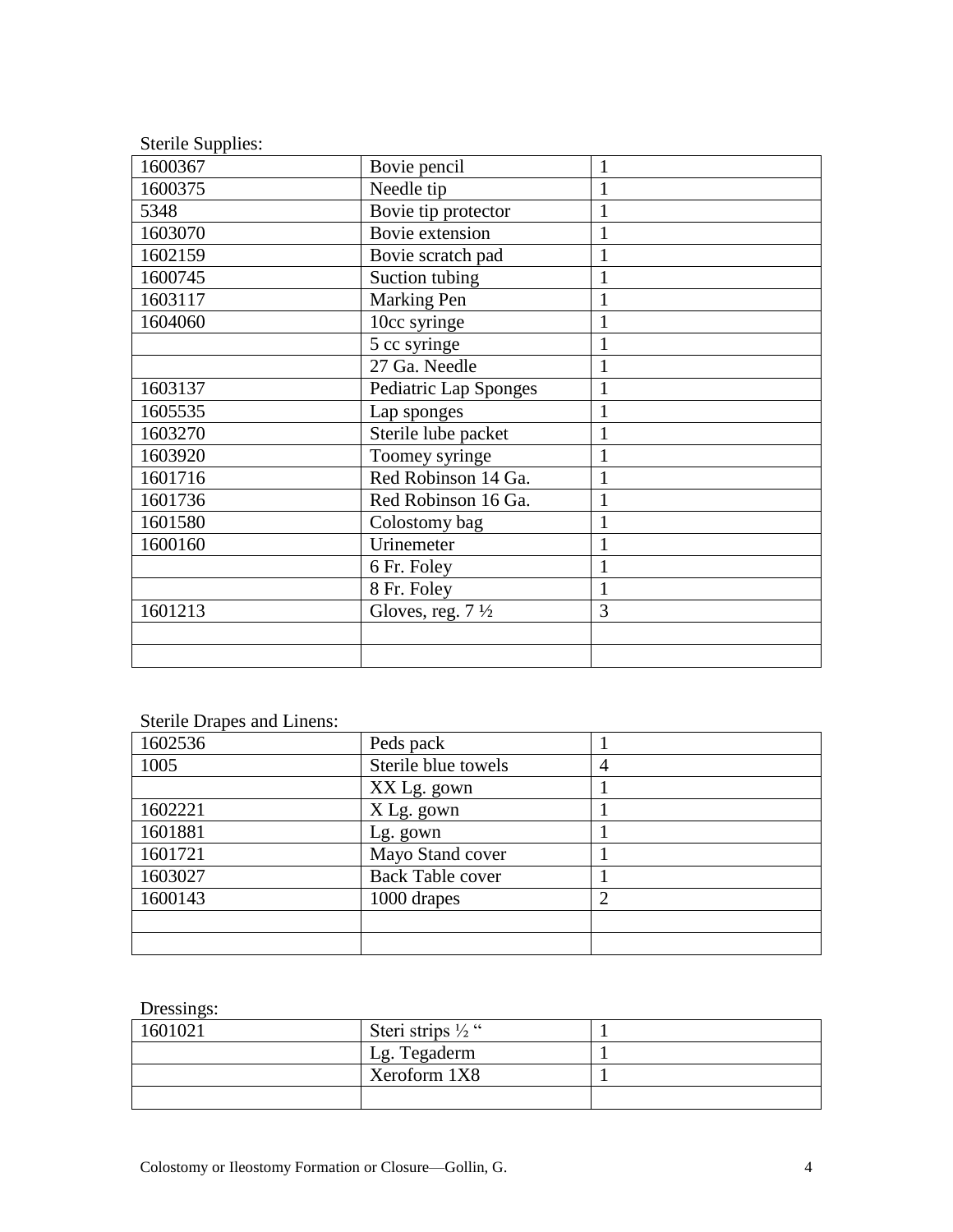# Equipment:

| 5506    | Bovie      |  |
|---------|------------|--|
| 1801005 | K-thermia  |  |
| 3017828 | Heat lamp  |  |
|         | Head light |  |
|         |            |  |
|         |            |  |

### Instruments:

| 2040 | Peds Lap Tray             |  |
|------|---------------------------|--|
|      | Dr. Gollin's Specials     |  |
|      | Nasal speculum, peds      |  |
| 4270 | Forester sponge stick     |  |
|      | Graduated pitcher         |  |
|      | 9 Fr. Frazier suction tip |  |
|      |                           |  |

#### Drugs:

|         | Betadine paint           |  |
|---------|--------------------------|--|
| 1603030 | Mastisol                 |  |
| 1771084 | Water 1000cc             |  |
| 1771085 | Water 2000cc             |  |
| 1771211 | Saline 1000cc            |  |
| 1771142 | Saline 2000cc            |  |
|         | Bupivacaine 0.25%, plain |  |
|         | K-Y jelly                |  |
|         |                          |  |
|         |                          |  |

# Prep:

| 1601679 | Prep sponges |  |
|---------|--------------|--|
|         | Dura prep    |  |
|         |              |  |

## Sutures:

| 7011 | Peds Suture Cart |  |
|------|------------------|--|
|      | 3-0 Vicryl ties  |  |
|      | 4-0 Vicryl ties  |  |